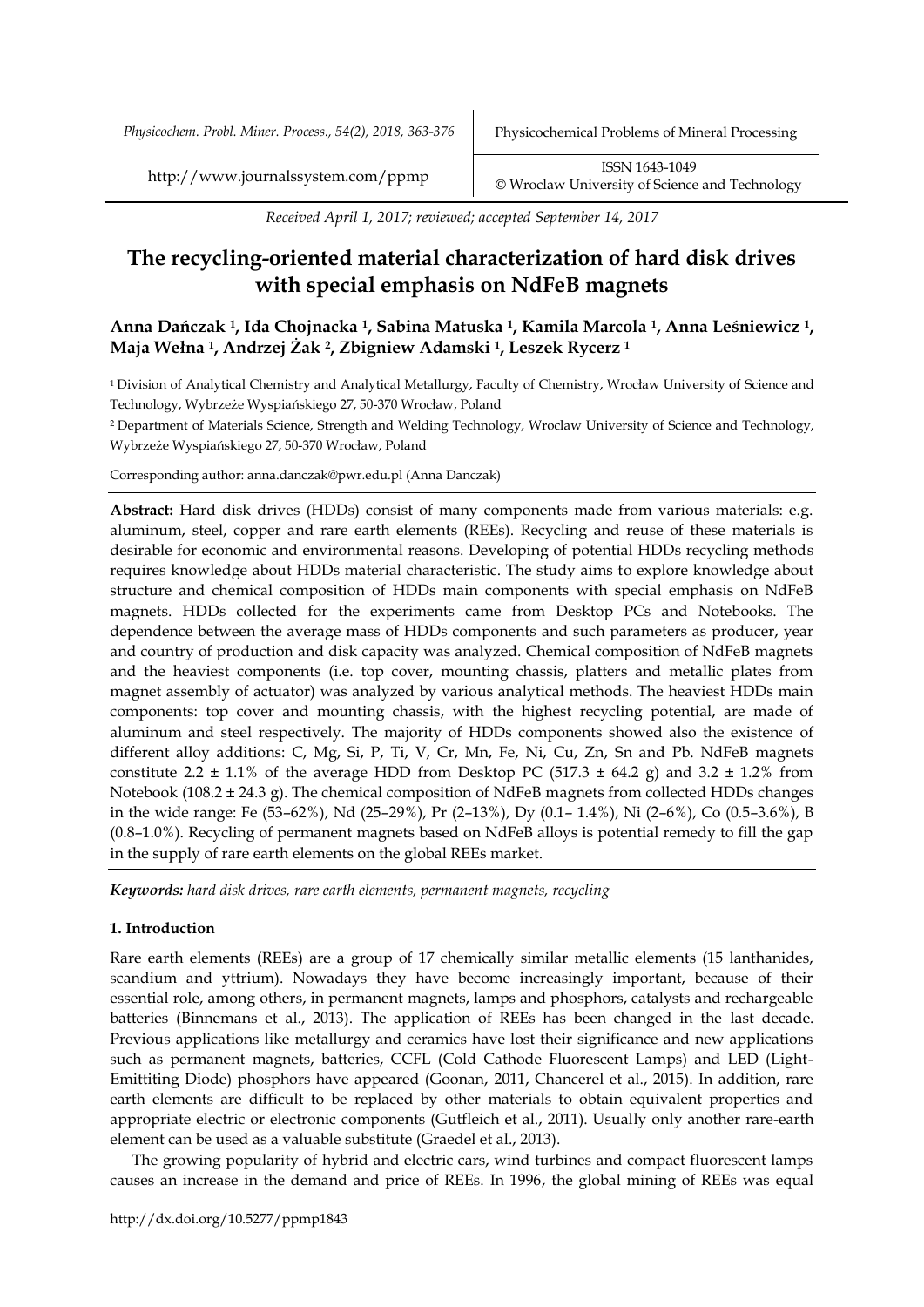70,000 tons (Castor and Hendrick, 2006). The largest share in their application was in ceramic and glass industry, metallurgy and catalytic industry. In 2010, the global mining of REEs reached the value of 136,000 tons (Humphries, 2013) and it is increasing constantly.

Currently, China wields a near-monopoly over rare earth production: 50% of worldwide mineral reserves and 86% market share (Sprecher and Xiao et al., 2014). China's position as the largest producer of REEs seems to be unthreatened in the near future. Due to large and increasing domestic demands China tightened its REEs export from 50,145 tons in 2009 to only 31,130 tons in 2012 (Binnemans et al., 2013). Such limits in export of rare earths can cause serious problems for rare earths users outside of China. Many companies were forced to move the production of rare earths containing products to China in order to secure access to raw materials (Hurst, 2010). European Commission considers REEs as the most critical raw material group, with the highest supply risk (European Commission, 2010).

Lack of the local raw materials will force many countries to rely on recycling of REEs from preconsumer scrap, industrial residues and REE-containing end-of-life products. This recycling can be a significant source of REEs and additionally it can solve so called "balance problem" (Binnemans et al., 2013; Sprecher et al., 2014). The demand and supply of individual rare earth elements should be equal. Otherwise, there will be a shortage or excess of some elements. REEs occur in minerals and ores in different ratios. For example, neodymium is much less common than lanthanum or cerium, so processing of these ores for neodymium produces also large oversupply of lanthanum and cerium. Recovering of neodymium from scraps would lead to reduction of REEs ores mining that needs to meet the global demand of this metal (Binnemans et al., 2013). In addition, recycling of REEcontaining end-of-life products is less complex in comparison to processing of ores because the products directed into this process contain a smaller number of lanthanides (Ueberschaar and Rotter, 2014). Recycling can also help to avoid problems with radioactive thorium and uranium impurities in REE ores (Charewicz, 1990; IAEA Safety Report, 2011). The analysis performed by Simoni et al. showed that rare earth elements can be more environmentally friendly than primary production (Simoni et al., 2015). Despite these advantages, commercial recycling is still very low and less than 1% of rare earths are currently recycled (UNEP status report, 2011).

Nowadays, permanent magnets production is the application with the highest consumption of rare earth elements (Goonan, 2011; Chancerel et al., 2015). Two types of these magnets are produced: the neodymium-iron-boron and the samarium-cobalt magnets. According to European Commission about 13% of the worldwide mining output of neodymium is used for the manufacturing of permanent magnets (European Commission, 2010). Due to the neodymium magnets, superior magnetic flux density the neodymium-iron-boron magnets (NdFeB magnets) are the most widely used in hard disk drives (HDDs), stereo speakers, wind turbines generators and hybrid electric cars (Goonan, 2011). Magnets used in wind turbines and in hybrid and electric vehicles will be in service for long periods of time and, therefore, they are not currently available in large quantities in scrap today. At present the production of electronic goods (HDDs, loudspeakers, mobile phones) consumes the highest amount of permanent magnets (Du and Graedel, 2011; Oakdene Hollins, 2010). It is evident, that computer hard disk drives (HDDs) are the most important source of REEs scrap today (Chancerel et al., 2015). Du and Graedel estimated that in 2007 62,600 tons of neodymium and 15,700 tons of praseodymium, contained in permanent magnets, were stock in society (Du and Graedel, 2011). HDDs are used in computers, other Information Technology (IT) and Radio-Television (RTV) devices and also occur in the waste of used electrical and electronic equipment. Due to the rapid aging of electronic devices, both hard disks and the whole computers are often replaced with new equipment. Annual production of HDDs, which contain NdFeB magnets, is around 600 millions of pieces (Szalatkiewicz, 2010; Walton and Wiliams, 2011). Taking into account that the mass of NdFeB magnet in each HDD varies between 10 and 20 g, estimated mass of Nd-Fe-B alloy for recycling can reach 6,000 to 12,000 tons. Recycling of permanent magnets from HDDs seems to be a promising method of neodymium and other lanthanides recovery.

There are no current technologies for end-of-life recovery or rare earth magnets recycling (Öko-Institut, 2011). Numerous recycling processes have been reported (Bristøl, 2011). The variety of processes include molten salt processes (Oakdene Hollins, 2010), hydrometallurgical processes (Ellis et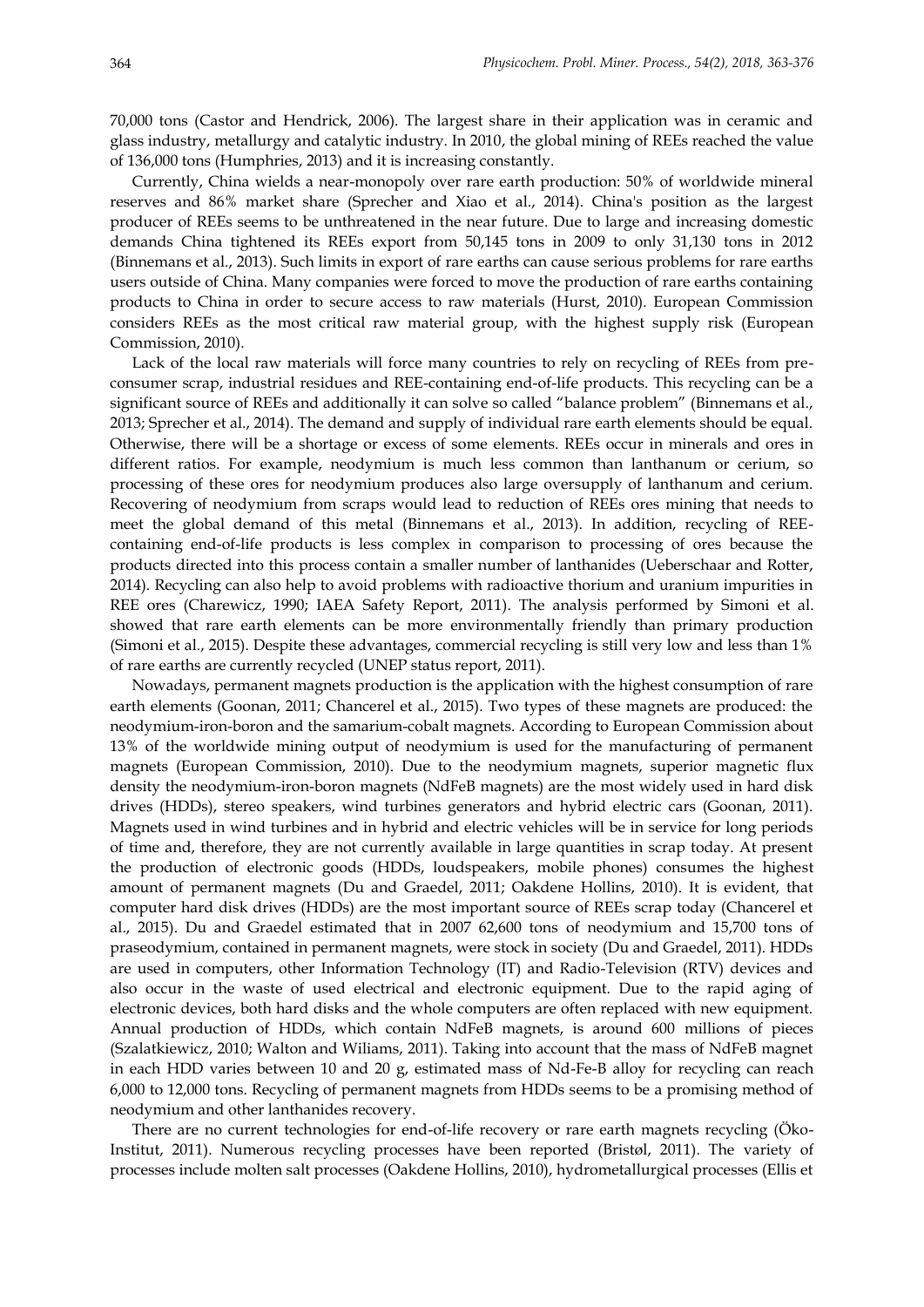al., 1994), melt spinning (Itoh et al., 2004), glass slag method (Saito et al., 2003), slag electrorefining (Ellis et al., 1994), and extraction technologies using molten silver (Takeda et al., 2004) and magnesium (Ellis et al., 1994; Takeda et al., 2004, 2006; Oakdene Hollins, 2010;). Lately, the promising method of neodymium magnets recycling based on their decrepitation with hydrogen has been developed (Zakotnik et al., 2008, 2009; Walton and Williams, 2011; Harris et al., 2012). However, none of these methods has been commercially developed due to low yields, high costs and too low amounts of REEs in the waste. The investigations performed by Sprecher et al. showed that within the application of NdFeB magnets for HDDs, the potential for loop-closing is significant: up to 57% in 2017. However, Sprecher et al. concluded that compared to the total NdFeB production capacity, the recovery potential from HDDs is relatively small (in the 1–3% range) (Sprecher et al., 2014).

An efficient recycling process of the rare earth permanent magnets should be developed in the near future because of the effective use of rare earth resources. In addition, HDDs can be a potential source of various other valuable materials like aluminum, copper, steel which are easy to separate (Ueberschaar and Rotter, 2014). However, recycling of HDDs requires knowledge about material characterization of their particular components which has been proved by two research group (Ueberschaar and Rotter, 2014; Habib et al., 2014; Habib et al., 2015). Therefore, the aim of the research presented in this paper is to study chemical composition and structure of particular elements of HDDs and compare the obtained results with the literature data. The obtained results will be necessary in the future research on developing efficient method of HDDs recycling.

#### **2. Materials and methods**

#### **2.1. Materials**

Hard disk drives used in the experiments were obtained from different types of Desktop PCs (3.5" HDDs) and Notebooks (2.5" HDDs). The collected HDDs, in total number of 66 (47 from Desktop PCs and 19 from Notebooks), came from different producers, country and year of production and furthermore were characterized by different disk capacity. All of the HDDs were manual disassembled which is the crucial step for characterizing end-of-life devices to get information about structure and to separate components of interest of chemical analysis (Ueberschaar and Rotter, 2014).

The construction of different HDDs is very similar. The HDDs from Desktop PCs and from Notebooks are built of the same components. The difference occurs in the size and shape of individual components. Every hard disk contains: top cover, mounting chassis, electronics card, platter, spindle, read/write head equipped with arm, actuator, air filter and additional components like: ribbon cable, tape seal and screws (Figs. 1-2.). The number of platters is the biggest difference between the construction of hard disks (from 1 to 4).

In the present work, the special emphasis was put on the structure and chemical composition of NdFeB magnets. The magnet assembly of HDD actuators usually contains two NdFeB permanent magnets and each magnet is glued to one metallic plate (Fig. 3). In another, a less common case, only one permanent magnet is placed between two metallic plates.



Fig. 1. Hard disk from CONNER company: Particular elements: 1 – top cover; 2 – mounting chassis; 3 – electronics card; 4 – platter; 5 – spindle; 6 – read/write head; 7 – head arm, 8 – actuator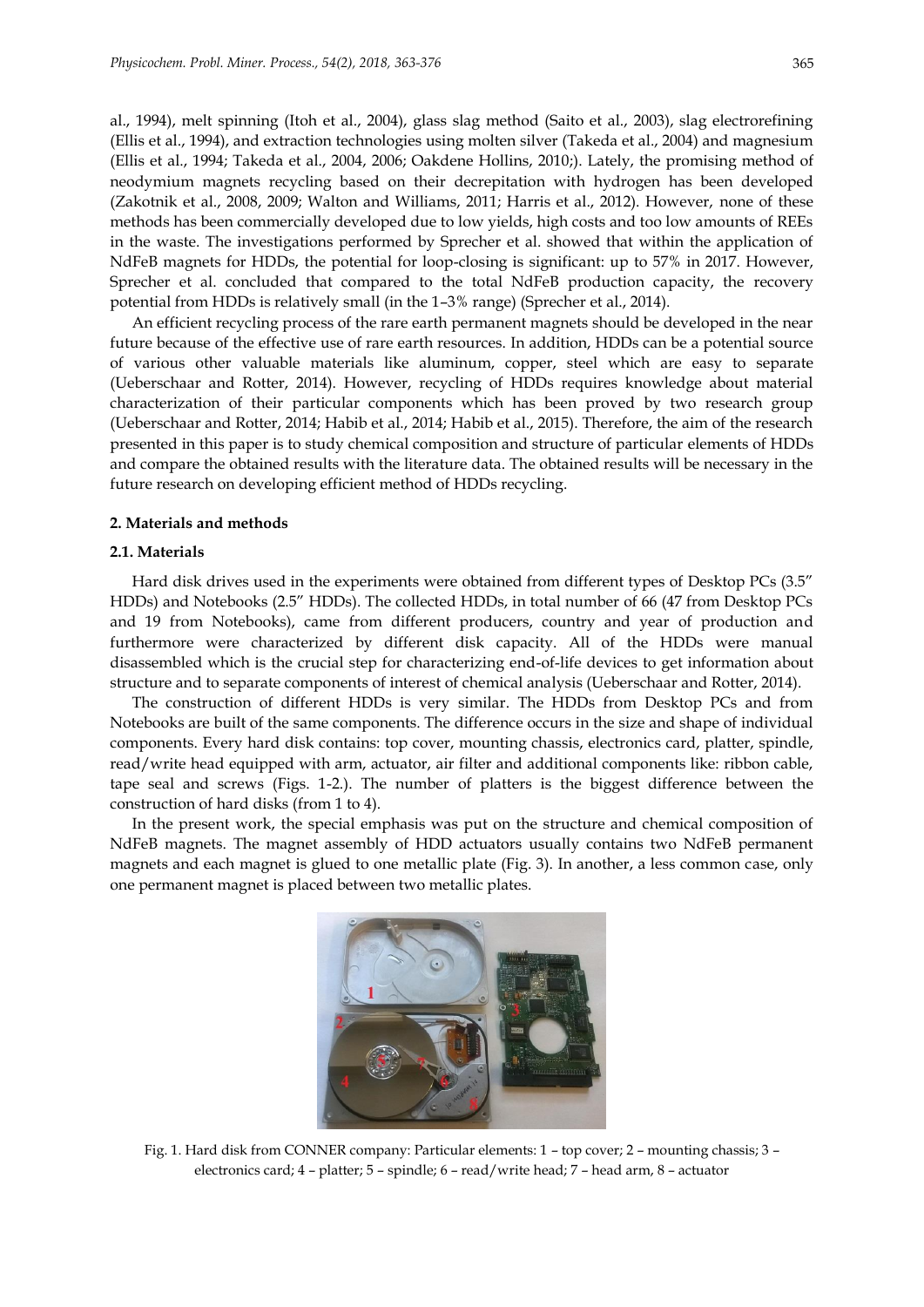

Fig. 2. Hard disks from SAMSUNG (A) and SEAGATE (B). Particular elements: 1 – top cover; 2 – mounting chassis; 3 – electronics card; 4 – platter; 5 – spindle; 6 – read/write head and head arm with ribbon cable, 7 – magnet assembly of actuator; 8 – screws, 9 – air filter



Fig. 3. The examples of magnets assembly of actuator from different hard disk drives (HDDs)

### **2.2. Methods**

In present work, various methods were used to study the material characteristic of HDDs main components: top cover, mounting chassis, platters, permanent magnets and metallic plates from magnet assembly actuator.

The structure and material composition of magnets assembly of actuator can be analyzed only after separation of NdFeB magnets from metallic plates. Due to the generated magnetic fields and layer of glue keeping the magnets into position, sintered NdFeB magnets are difficult to separate from the metal plates. The solution for their separation is demagnetization. This process can be executed by applying a strong magnetic field opposite to the original magnetization direction or heating a magnet above the Curie temperature. In the present work, the second method was used. The Curie temperature of NdFeB alloys was estimated at 585 K (Leonowicz and Wyslocki, 2005; Paszkowski, 2008). In our work the process of demagnetization was conducted at 623 K. During demagnetization the all magnets were separated from the metal plates.

#### **2.2.1. Mass analysis of the HDDs main components**

The weight of the HDDs main components is necessary in pursuing chemical analyses for an estimation of the overall share of focused materials (Ueberschaar and Rotter, 2014). In order to verify the dependence between mass of individual elements and such parameters as: hard disk capacity, date and country of production and also the hard disk producer, the all of the 70 HDDs were examined. The collected HDDs were weighed and after manual disassembly the individual components were divided into 10 groups and also weighed separately.

### **2.2.2. Quantitative analysis of NdFeB magnets**

Quantitative analysis of NdFeB magnets from HDDs was conducted following by X-ray powder diffraction method (XRD). For this purpose, measurements in the symmetric θ/2θ Bragg-Brentano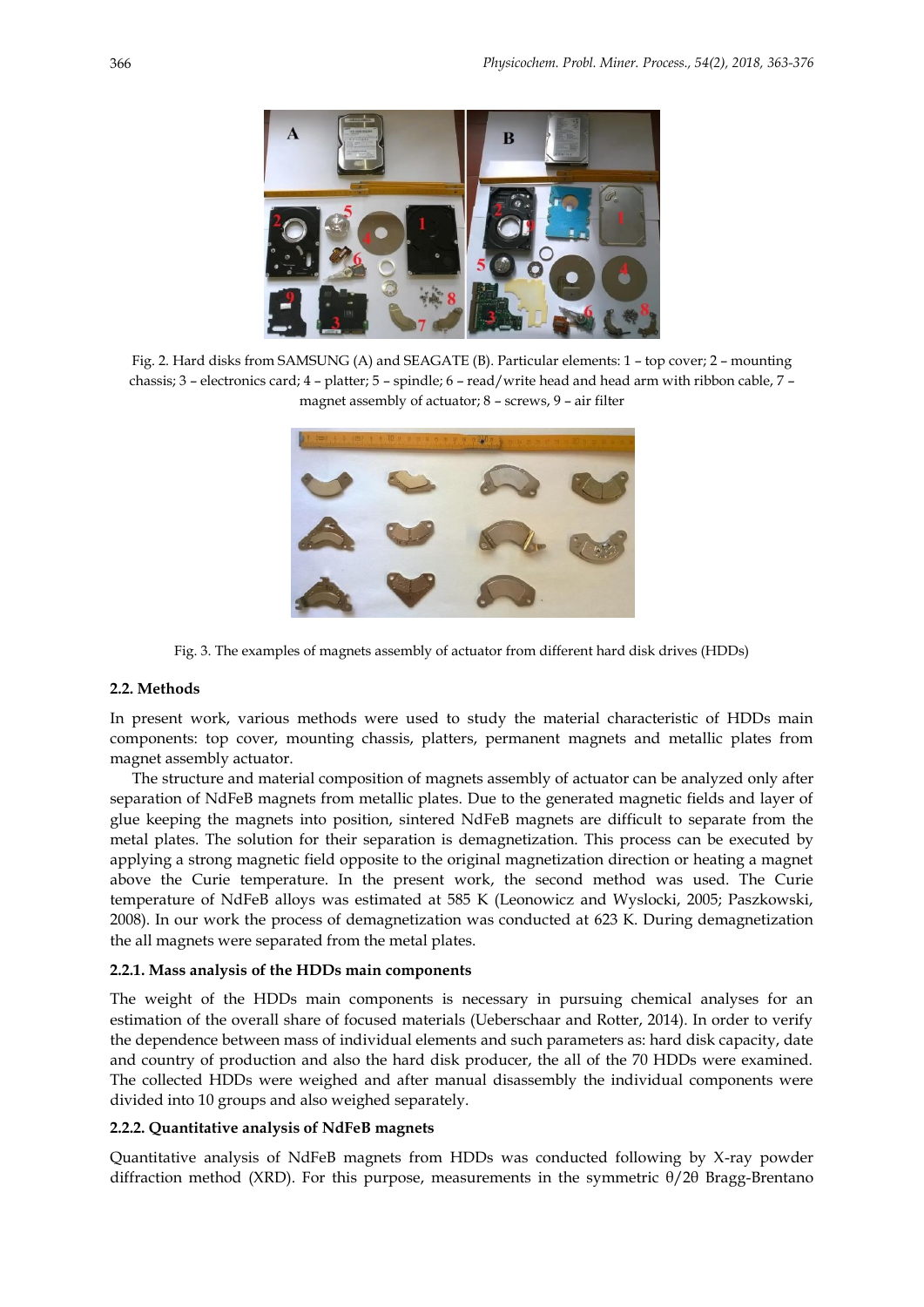geometry using Philips X'PERT system were performed. The device was equipped with a PW 1830 generator, PW 3710 control module and PW 3719 counter. CuKα radiation, vertical goniometer, angle and position reflexes registration counters were applied. Measuring range of the 2 theta angle was 3- 100º step – 0.05º, a single pulse counting time – 2 seconds, voltage – 40 kV, current – 30 mA. Treatment of experimental data was carried out using software DHN-Powder Diffraction System. Identification of different phases of NdFeB magnets was carried out by comparison of the experimental powder diffraction patterns of the sample with reference patterns stored in the Powder Diffraction Files database (International Centre for Diffraction Data PDF-2 base).

In addition the microstructure of NdFeB magnets was analyzed using optical microscope Nokon Eclipce MA200 with CCD Nikon Ds.-F1 camera.

#### **2.2.3. Elemental composition of NdFeB magnets**

NdFeB magnets as each material applied in electric and electronic equipment (EEE) is embedded in specific matrix related to its functional use. It is well known that matrix had significant influence on the quality of results (Ueberschaar and Rotter, 2014). Therefore, the developing of calibrations using standard samples with the same matrix as the samples and with known concentration of elements which have to be determined is necessary (Chancerel and Rotter, 2009). In our study an ICP-OES (Inductively Coupled Plasma-Optical Emission Spectrometry) was applied to achieve the most accurate results.

The first evaluations of NdFeB magnets chemical composition were performed following EDS (Energy Dispersive Spectroscopy) method. This technique is intended to obtain a second set of comparable results of magnets elemental composition. The fragments of three randomly chosen NdFeB magnets (characterized by different size and shape) were hot mounted in a phenolic formaldehyde resin at temperature 440 K under the pressure of 6 MPa. Subsequently, a metallographic section was prepared. Chemical composition of the prepared samples was studied with a Scanning Electron Microscope JEOL JSM-6610A with a JED-2300 EDS (Si-Li type, Mini-cup). Tungsten filament and accelerating voltage 20kV were used. The samples were not covered with any additional layers and electrical conductivity was provided by copper tape. Quantitative analysis was performed using ZAF method which is the correction method of three effects: the atomic-number effect, the absorption effect, fluorescence excitation effect.

The chemical analyses performed by ICP-OES method were carried out for a broad range of elements to obtain high detection range. Following elements were measured: B, Co, Fe, Ni, Dy, Tb, Nd and Pr.

The ICP-OES method was used in the study of NdFeB magnets chemical composition also by Ueberschaar and Rotter. In their work the samples of the actuators have been crushed and subsequently milled in an agate vibrating tube mill. The acidulation was conducted with 300 mg sample material and 6.66 cm<sup>3</sup> of ultrapure water and 3.33 cm<sup>3</sup> of HNO<sub>3</sub> solution (Uberschaar and Rotter, 2014). In this work, different approach was applied. The first step of investigations was the demagnetization of magnet assembly of actuator. NdFeB magnets were separated from the metallic plates. Prior to the analysis, the classical wet mineralization using *aqua regia* (mixture of 65% HNO<sup>3</sup> and 37% HCl with volume ratio: 3:1) was used for dissolution of NdFeB magnets. The magnets were weighed on analytical balance with accuracy ±0.0001 g and transferred into glass beakers. Then *aqua regia* solution was added and reaction of dissolution was continued during 24 hours (to conduct preliminary mineralization). After this time, the samples in the beakers were heated on a hot-plate and the further portions of *aqua regia* were added until achieving clear solutions. The cooled solutions were transferred quantitatively into volumetric flasks and completed with redistilled water to a convenient volume. Before the spectrometric measurements, the sample solutions were suitably diluted. Procedural blanks were also prepared in the same way as the samples, in order to make correction of analytical signals.

Concentrations of the elements were determined using an optical Jobin Yvon (France) sequential ICP-OES instrument (JY 38S) equipped with monochromator with a 1 m focal length and double holographic grating (4320 and 2400 lines/mm). Operating parameters were as follows: the RF power 1000 W; the plasma observation zone radial, 12 mm above load coil; the plasma gas flow rate: 13.0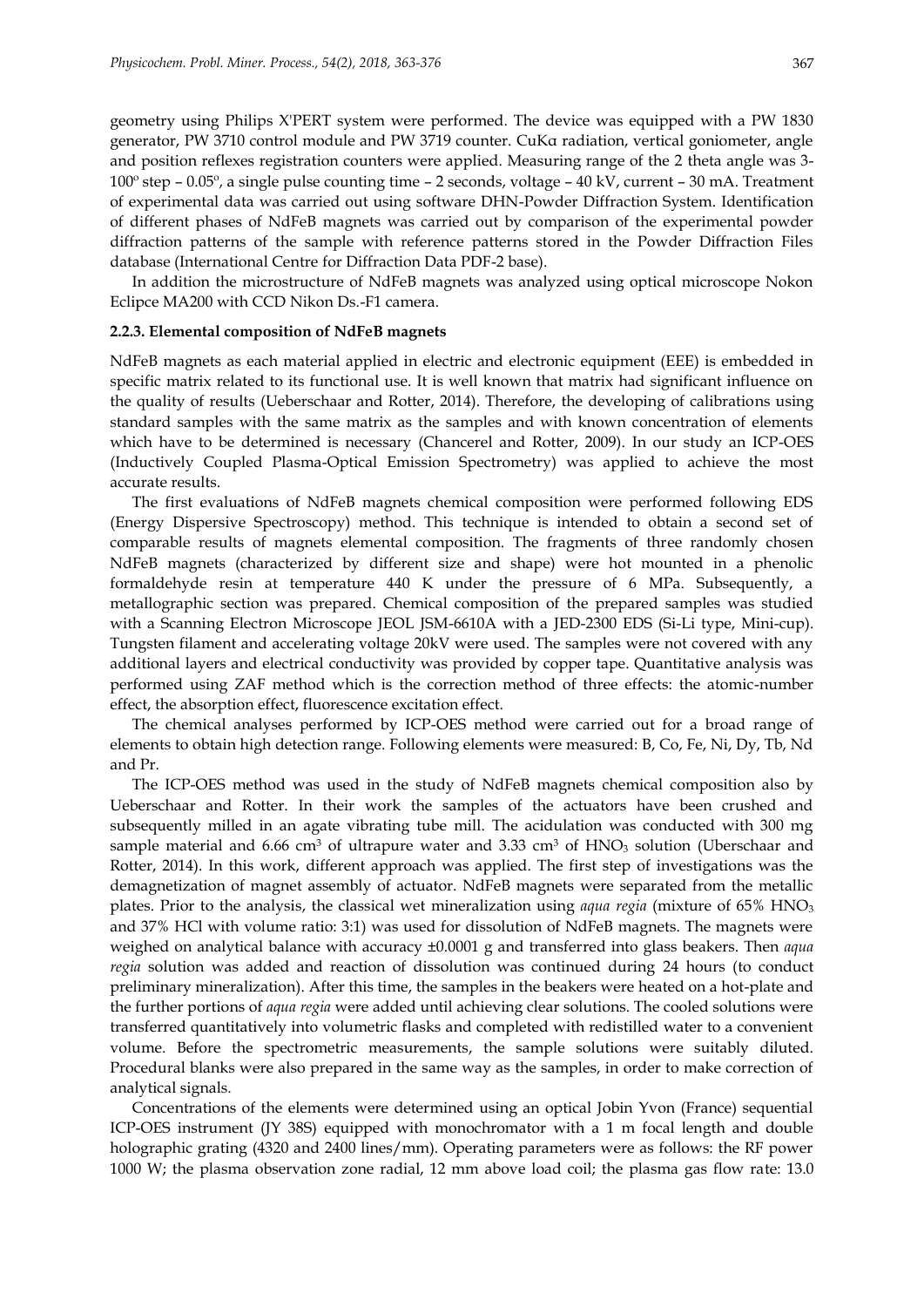dm<sup>3</sup> min<sup>-1</sup>; the auxiliary gas flow rate: 0.2 dm<sup>3</sup> min<sup>-1</sup>; the nebulizer gas flow rate: 0.38 dm<sup>3</sup> min<sup>-1</sup>; the sample flow rate: 0.75 cm $^3$  min<sup>-1</sup>; the integration time: 0.1 s. The sample solutions were introduced into the plasma by using a parallel Burgener-type pneumatic nebulizer and a single-pass glass cyclonic spray chamber. Analytical lines of B (249.8 nm), Co (228.6 nm); Dy (353.2 nm); Fe (259.9 nm); Nd (401.2 nm); Ni (221.6 nm); Pr (414.3 nm) and Tb (350.9 nm) were measured. The type-curve method was used as a calibration method. The standard solutions of B, Co, Fe and Ni were prepared by dilution of commercial multi-elemental solution (Merck, 1000 mg/dm<sup>3</sup> ). The multi-elemental standard solutions of Dy, Nd, Tb and Pr were prepared from commercial one-elemental solutions (Merck 1000 mg/dm<sup>3</sup> ). The concentration of standard solutions used for calibration covered the range 0–5.0 mg/dm $^3$ .

# **2.2.4. Chemical composition of HDDs main components**

In the present work only the main HDDs components with the highest recycling potential were investigated: top cover, mounting chassis, platters and metallic plates from magnet assembly of actuator. Determination of chemical composition of HDD main components was carried out with EDS method using a CCD-Based Glow Discharge Atomic Emission Spectrometer (Leco Company). The device was calibrated for analyzing Fe and Al alloys. The accelerating voltage of electron gun was 20kV. Samples of investigated components were prepared in the same way as samples of NdFeB magnets for the same measurements method. The analysis of upper cover and platter were conducted after grinding of outer layer of samples on sandpapers grit 120 and 320. Determination of chemical composition of mounting chassis and solid cover was carried out on the cross-section of the sample, after grinding. A broad range of following elements was measured: Si, Mg, Fe, Cu, Sn, Zn, Cr, Ni, Mn, Pb, Al, Ti, C, P, and V.

# **3. Results and discussion**

HDDs can be a valuable source not only of REEs, but also of other metals. Therefore, identification of composition of HDDs components is important for further recycling process. In present work NdFeB magnets and the heaviest components (i.e. top cover, mounting chassis, platters and metallic plates from magnet assembly of actuator) were analyzed.

### **3.1. Mass analysis of the HDDs main components**

Absolute weight of HDD from Desktop PC  $(3.5''$  HDD) is  $517.3 \pm 64.2$  g and of HDD from Notebook (2.5" HDD) is 108.2 ± 24.3 g. The average weight of HDDs main components is showed in the Table 1.

|                                 | The average mass $(g)$ |                  |  |  |
|---------------------------------|------------------------|------------------|--|--|
|                                 | 3.5" HDD               | 2.5" HDD         |  |  |
| Total mass                      | $517.3 \pm 64.2$       | $108.2 \pm 24.3$ |  |  |
| Top cover                       | $111.6 \pm 40.4$       | $12.6 \pm 5.3$   |  |  |
| Mounting chassis                | $242.0 \pm 46.1$       | $56.2 \pm 7.2$   |  |  |
| Electronics card                | $41.3 \pm 19.3$        | $12.8 \pm 2.6$   |  |  |
| Platters                        | $31.0 \pm 15.5$        | $8.4 \pm 4.2$    |  |  |
| Platter's mounting              | $5.9 \pm 2.9$          | $3.5 \pm 1.2$    |  |  |
| Spindle                         | $53.3 \pm 14.6$        |                  |  |  |
| Read/write head with the<br>arm | $18.9 \pm 5.9$         |                  |  |  |
| <b>Screws</b>                   | $7.2 \pm 1.7$          | $2.0 \pm 1.0$    |  |  |
| Magnet assembly of actuator     | $48.6 \pm 21.9$        | $12.6 \pm 5.8$   |  |  |
| Remainings                      | $2.6 \pm 2.2$          | $5.5 \pm 4.5$    |  |  |

Table 1. The average mass (g) of HDDs components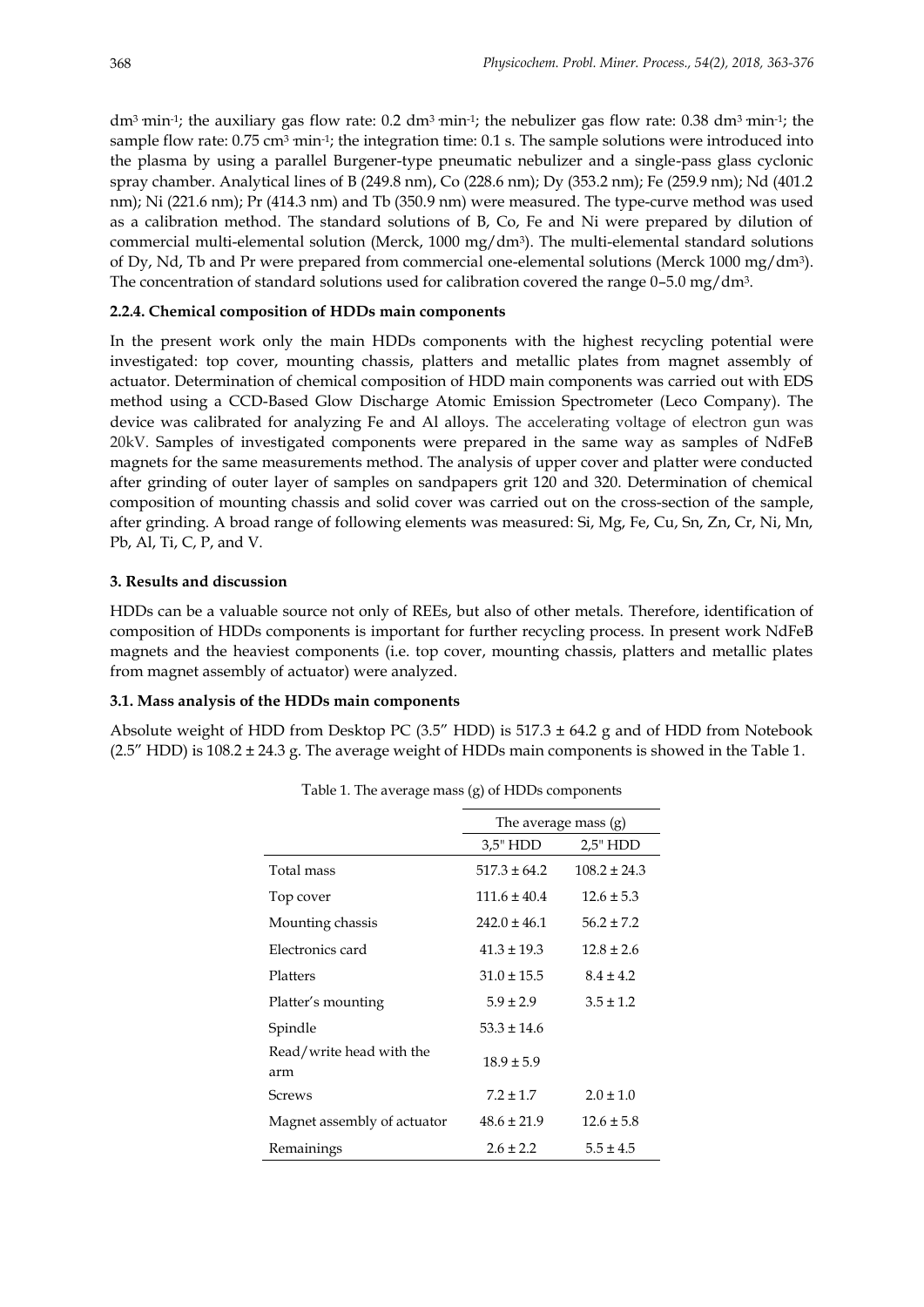The dependence between mass of different HDDs components and such parameters as: hard disk capacity, year and country of production and also the hard disk producer was estimated. The results for the heaviest HDDs components are shown in Tables 2-4. As can be seen from the tables, the weight of particular components is not related to the capacity, year of production and producer of a hard disc. The biggest difference between the constructions of HDDs is the number of platters, however this number is not related to HDDs capacity, year of production and the producer.

The voice-coil actuator has a share of  $9.9 \pm 3.3\%$  of an average 3.5" HDD and 11.4  $\pm 3.1\%$  of and average 2.5" HDD. Usually HDDs actuator contains two permanent magnets glued to the metallic plates (Fig. 3). After the demagnetization process NdFeB magnets were weighted. The average mass of magnets in one Desktop PC HDD fluctuates from 6 to 19 g and in one Notebook HDD from 2 to 6 g (Fig. 4). The results showed also that the mass of magnets is not related to the capacity, a year of production and the producer of a hard disk (Figs. 4-6).

|  | Table 2. The average mass (g) of the 3.5" HDD components from different producers |  |  |  |  |  |  |  |  |
|--|-----------------------------------------------------------------------------------|--|--|--|--|--|--|--|--|
|--|-----------------------------------------------------------------------------------|--|--|--|--|--|--|--|--|

| Producer                   | Total mass       | Top cover        | Electronics<br>card | Platters          | Mounting<br>chassis | Spindle         | Magnet<br>assembly<br>of actuator |
|----------------------------|------------------|------------------|---------------------|-------------------|---------------------|-----------------|-----------------------------------|
| <b>CONNER</b>              | $504.3 \pm 1.3$  | $100.9 \pm 10.0$ | $73.6 \pm 13.1$     | $33.96 \pm 15.22$ | $146.6 \pm 24.5$    | $52.1 \pm 16.2$ | $50.0 \pm 20.1$                   |
| <b>HITACHI</b>             | $545.3 \pm 10.1$ | $182.5 \pm 6.3$  | $23.1 \pm 0.9$      | $23.1 \pm 0.9$    |                     | $250.4 \pm 0.6$ | $42.7 \pm 0.1$                    |
| <b>IBM</b>                 | $538.5 \pm 10.8$ | $87.2 \pm 11.0$  | $50.7 \pm 22.2$     | $29.9 \pm 12.1$   | $178.9 \pm 32.8$    | $83.8 \pm 32.7$ | $64.5 \pm 19.3$                   |
| <b>MAXTOR</b>              | $524.7 \pm 21.4$ | $119.3 \pm 25.4$ | $29.6 \pm 3.9$      | $22.0 \pm 2.1$    | $261.9 \pm 26.5$    | $35.3 \pm 0.1$  | $25.1 \pm 1.9$                    |
| <b>SAMSUNG</b>             | $544.4 \pm 68.1$ | $161.2 \pm 31.8$ | $33.5 \pm 2.5$      | $24.9 \pm 8.9$    | $191.2 + 19.1$      | $47.3 \pm 4.4$  | $58.3 \pm 29.5$                   |
| <b>SEAGATE</b>             | $537.1 \pm 83.9$ | $87.8 \pm 22.3$  | $38.5 \pm 26.6$     | $40.5 \pm 23.2$   | $234.2 \pm 46.0$    | $60.2 \pm 3.4$  | $43.9 \pm 19.7$                   |
| <b>QUANTUM</b>             | $492.7 \pm 5.5$  | $118.7 \pm 0.9$  | $42.3 \pm 2.7$      | $22.1 \pm 10.4$   | $193.6 \pm 1.8$     |                 | $59.7 \pm 8.3$                    |
| <b>VIRAGO</b>              | $524.9 \pm 1.5$  | $112.5 \pm 1.2$  | $57.6 \pm 1.6$      | $44.2 \pm 1.3$    | $129.0 \pm 0.6$     | $59.3 \pm 0.1$  | $83.2 \pm 0.1$                    |
| <b>WESTERN</b><br>DIGITAL. | $469.6 \pm 60.3$ | $90.4 \pm 36.7$  | $49.1 \pm 15.3$     | $33.0 \pm 15.1$   | $165.9 \pm 43.9$    | $48.9 \pm 4.1$  | $51.5 \pm 21.5$                   |

Table 3. The average mass (g) of the 3.5" HDD components obtained from HDDs of different capacity

| Capacity              | Total mass       | Top cover        | Electronics<br>card | Platters        | Mounting<br>chassis | Spindle         | Magnet<br>assembly of<br>actuator |
|-----------------------|------------------|------------------|---------------------|-----------------|---------------------|-----------------|-----------------------------------|
| Less than<br>$1$ GB   | $495.0 \pm 26.1$ | $100.4 \pm 23.7$ | $65.9 \pm 7.9$      | $36.5 \pm 13.7$ | $138.4 \pm 21.5$    | $48.4 \pm 9.5$  | $63.4 \pm 20.5$                   |
| 10-30 GB              | $528.2 \pm 9.8$  | $127.8 \pm 7.6$  | $33.5 \pm 2.9$      | $26.0 \pm 3.8$  | $192.1 \pm 14.6$    | $46.5 \pm 12.4$ | $61.3 \pm 17.3$                   |
| $40$ GB               | $522.7 \pm 21.8$ | $114.9 \pm 12.4$ | $28.5 \pm 13.8$     | $23.3 \pm 2.6$  | $241.7 \pm 12.9$    | $49.8 \pm 10.5$ | $37.0 \pm 3.7$                    |
| $60$ GB               | $494.6 \pm 22.1$ | $91.7 \pm 11.2$  | $33.6 \pm 12.7$     | $34.5 \pm 13.5$ | $209.1 \pm 10.8$    | $50.6 \pm 7.3$  | $44.0 \pm 26.1$                   |
| $80$ GB               | $505.1 \pm 3.6$  | $120.0 \pm 6.8$  | $29.7 \pm 10.7$     | $23.9 \pm 9.0$  | $229.3 \pm 2.8$     | $18.2 \pm 1.0$  | $50.2 \pm 8.7$                    |
| 120-160 GB            | $561.8 \pm 2.7$  | $128.5 \pm 7.9$  | $29.5 \pm 4.7$      | $40.9 \pm 3.8$  | $226.4 \pm 6.5$     | $55.5 \pm 15.3$ | $41.7 \pm 10.6$                   |
| More than<br>$250$ GB | $619.5 \pm 21.9$ | $112.3 \pm 21.9$ | $20.3 \pm 1.7$      | $80.0 \pm 4.0$  | $254.0 \pm 16.8$    | $30.0 \pm 6.3$  | $71.6 \pm 22.3$                   |

|  |  | Table 4. The average mass (g) of the 3.5" HDD components obtained from HHDs of a different year of production |  |  |
|--|--|---------------------------------------------------------------------------------------------------------------|--|--|
|--|--|---------------------------------------------------------------------------------------------------------------|--|--|

| Year of<br>productio<br>n | Total mass       | Top cover       | Electronics<br>card | Platters       | Mounting<br>chassis | Spindle         | Magnet<br>assembly of<br>actuator |
|---------------------------|------------------|-----------------|---------------------|----------------|---------------------|-----------------|-----------------------------------|
| 1991-1995                 | $471.4 \pm 20.3$ | $94.6 \pm 13.6$ | $47.2 + 11.2$       | $28.7 + 7.5$   | $161.7 + 16.5$      | $47.5 \pm 9.3$  | $54.6 \pm 23.4$                   |
| 1996-2000                 | $509.5 + 42.1$   | $147.1 + 26.7$  | $66.4 + 25.9$       | $37.8 + 8.1$   | $102.3 + 24.8$      | $47.3 \pm 4.6$  | $64.7 \pm 17.3$                   |
| 2001-2005                 | $528.1 + 17.4$   | $139.1 + 4.6$   | $31.4 + 9.4$        | $27.5 + 3.7$   | $207.2 + 22.8$      | $46.7 + 10.5$   | $47.1 \pm 20.7$                   |
| 2006-2010                 | $527.2 + 24.6$   | $142.8 + 22.5$  | $29.2 \pm 16.8$     | $25.0 \pm 2.0$ | $209.0 + 15.8$      | $50.9 \pm 11.6$ | $40.5 \pm 12.4$                   |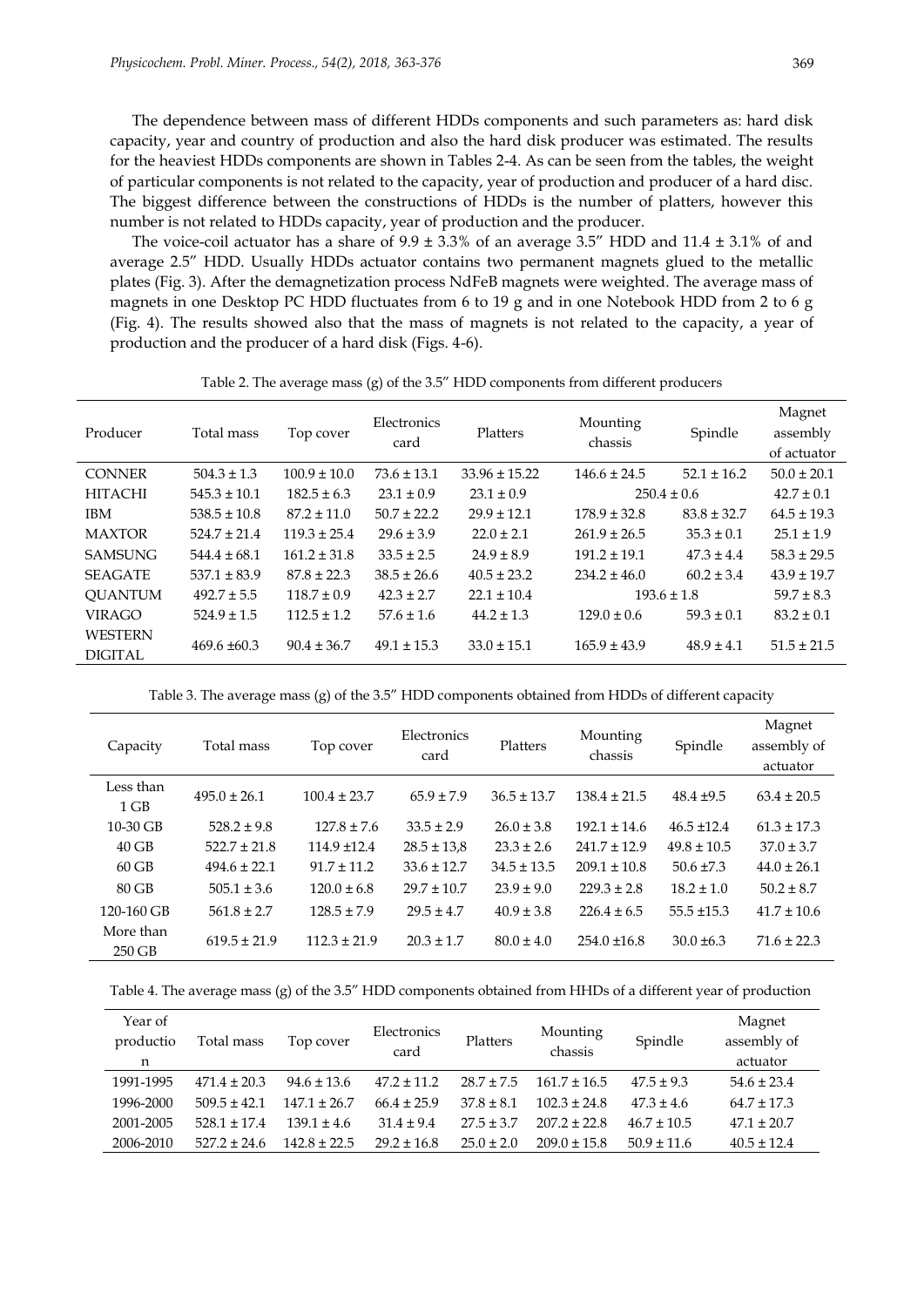

Fig. 4. The average mass (g) of the permanent magnets and from the HDDs from different producers



Fig. 5. The average mass (g) of the permanent from 3.5" HDDs characterized by different disk capacity



Fig. 6. The average mass (g) of the permanent magnets from 3.5" HDDs characterized by different year of production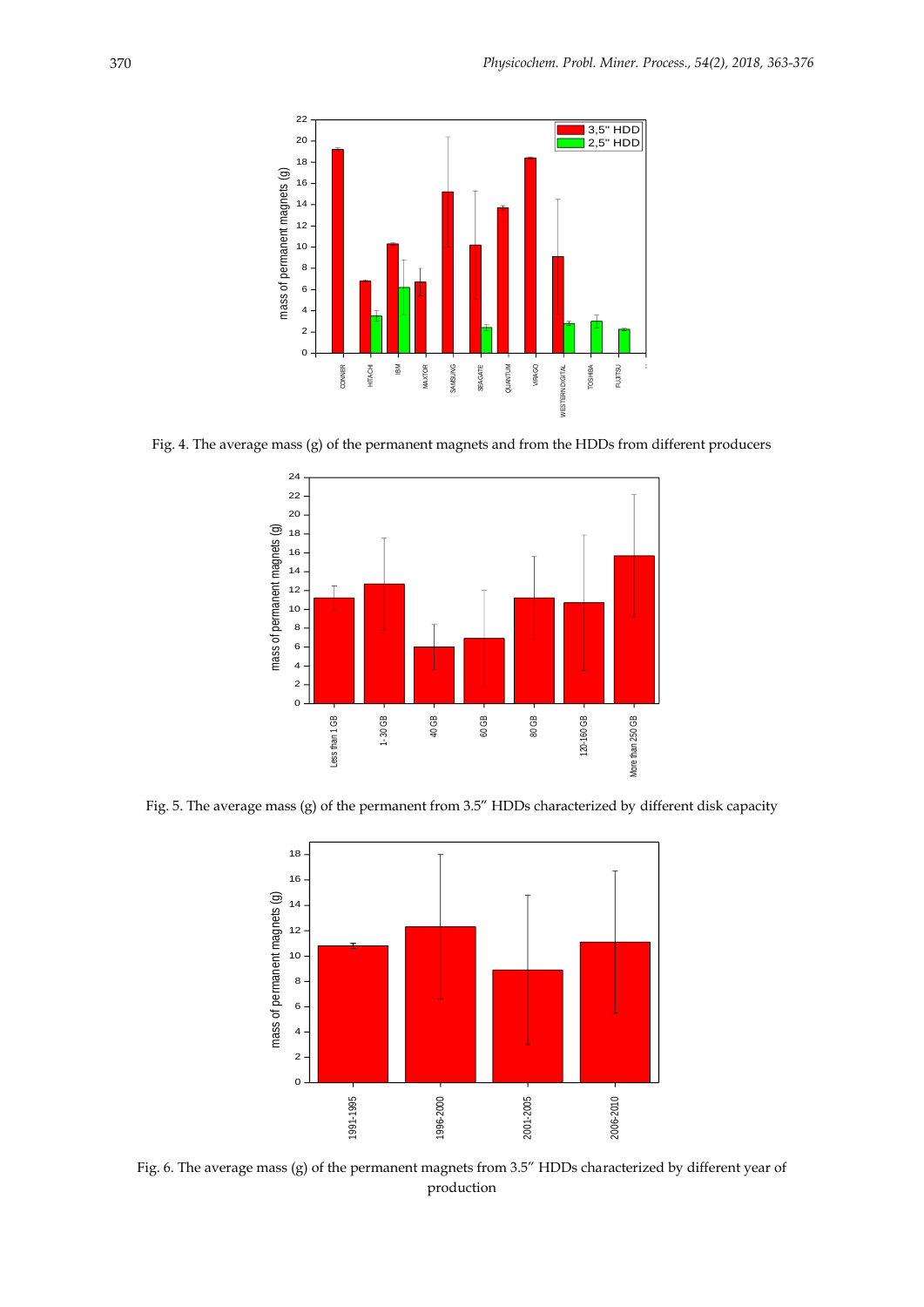#### **3.2. Quantitative analysis of NdFeB magnets**

The investigation of quantitative composition of NdFeB magnets from HDDs were conducted using XRD measurements. The XRD patterns of the magnets recorded in the 2θ range from 3 to 100° are shown in Fig. 7. Analysis of the experimental diffraction patterns allows to state that metallic nickel covers the magnets surface. XRD pattern is similar to that of the metallic nickel standard card number 04-0850. The peaks positions are similar to corresponding ones in the standard pattern. Also, the relative intensities of the experimental peaks are comparable to those given in the standard. The characteristic peaks appearing at 2*θ* = 44.51°, 51.85°, 76.37°, 92.94°, 98.45° prove the presence of metallic nickel on the magnets surface.

XRD pattern were also recorded for powdered NdFeB magnet after Ni layer removing. It is presented in Fig. 8. Compatibility of the peaks positions between experimental pattern achieved for powdered magnets and the standard cards numbered: 36-01296 and 39-0473 proved the presence of Nd2Fe14B phase in the analysed sample.



Fig. 7. XRD pattern of (A) magnet no. 1; (B) magnet no. 2; (C) magnet no. 3; (D) magnet no. 4



Fig. 8. XRD pattern of powdered NdFeB magnet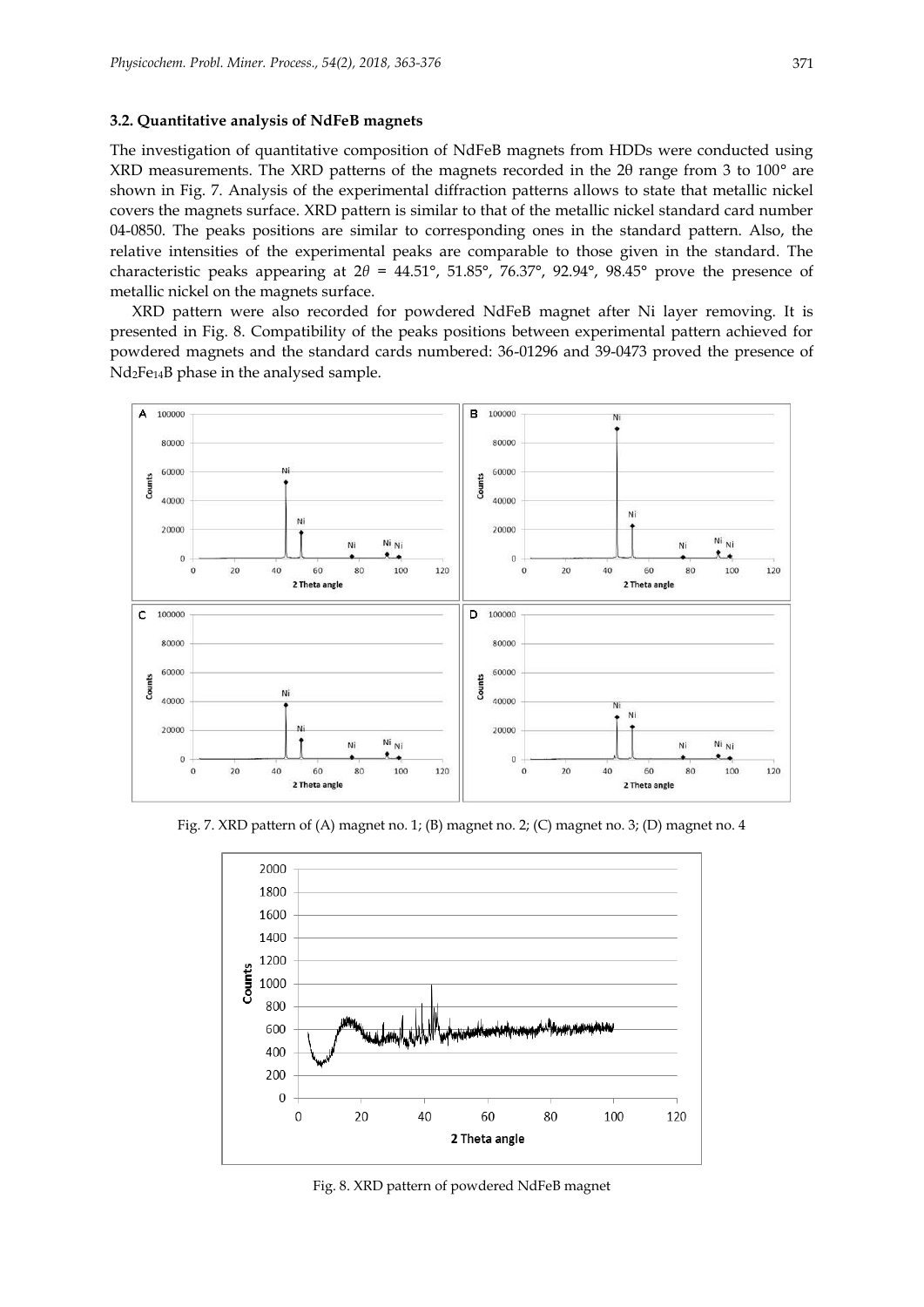The photographs of the microstructure of NdFeB magnets and metal plate are shown in Fig. 9. The magnets based on NdFeB alloys are characterized by porosity of the native material and by a weak connection between outer layer and the core.



Fig. 9. Microstructure of NdFeB magnet

### **3.3. Chemical composition of NdFeB magnets**

The chemical composition of NdFeB magnets was determined by two different analytical methods (EDS and ICP-OES) in order to obtain comparable results. The first step was the determination of the chemical composition by EDS method. Three NdFeB magnets from varied HDDs characterized by different size and shape were investigated. The core of magnets is composed of  $71.38\% \pm 1.81\%$  of Fe and of 25.15% ± 2.34% Nd and in two cases also of about 5% Pr. The cores of magnets are coated with a thin layer of Ni (99.77%  $\pm$  0.05%).

The chemical analysis by ICP-OES method was conducted for four magnets (characterized by different size and shape) from varied HDDs. According to the experimental data presented in Table 6 the composition of magnets is not uniform and is changing in relatively wide range: Fe (53–62 %), Nd (25– 29%), Pr (2–13%), Dy (0.1–1.4%), Ni (2–6%), Co (0.5–3.6%) and B (0.8–1.0%).

|                           | Magnet no. 1      |                  | Magnet no. 2      |                  | Magnet no. 3     |                     |  |
|---------------------------|-------------------|------------------|-------------------|------------------|------------------|---------------------|--|
| Element of<br>composition | outer layer       | core             | outer layer       | core             | outer layer      | core                |  |
| Ni%                       | $100.00 \pm 0.50$ |                  | $100.00 \pm 0.48$ |                  | $99.13 \pm 0.51$ |                     |  |
| Fe%                       |                   | $69.65 \pm 0.51$ |                   | $71.57 \pm 0.49$ | $0.87 \pm 0.43$  | $72.93 \pm 0.45$    |  |
| Nd%                       |                   | $25.04 \pm 0.93$ |                   | $23.33 \pm 0.90$ |                  | $27.07 \pm 0.83$    |  |
| Pr%                       |                   | $5.31 \pm 0.85$  |                   | $5.10 \pm 0.91$  |                  |                     |  |
| Others                    |                   |                  |                   |                  |                  | indication of<br>Dy |  |

Table 5. The results of NdFeB magnets chemical composition determination by EDS detector

Table 6. The results of chemical analysis of NdFeB magnets (values in weight %)

| No. of<br>sample | B                 | Fe             | Ni              | Dv                | Nd             | Pr             | <b>Co</b>         |
|------------------|-------------------|----------------|-----------------|-------------------|----------------|----------------|-------------------|
|                  | $0.867 \pm 0.019$ | $53.3 \pm 0.3$ | $3.37 \pm 0.10$ | $1.42 \pm 0.04$   | $28.7 \pm 0.6$ | $2.05 + 0.09$  | $3.61 \pm 0.05$   |
| $\mathcal{P}$    | $0.871 + 0.040$   | $61.9 \pm 0.1$ | $1.92 \pm 0.06$ | $0.818 + 0.003$   | $26.4 + 0.2$   | $11.3 \pm 0.2$ | $0.540 + 0.025$   |
| З                | $0.848 \pm 0.009$ | $55.3 \pm 0.6$ | $6.38 \pm 0.03$ | $1.33 \pm 0.09$   | $24.9 \pm 0.8$ | $12.8 + 0.2$   | $0.486 \pm 0.008$ |
| 4                | $0.959 \pm 0.056$ | $55.2 \pm 0.2$ | $2.79 \pm 0.02$ | $0.080 \pm 0.002$ | $26.2 \pm 0.2$ | $11.3 \pm 0.5$ | $1.01 \pm 0.07$   |

#### **3.4. Chemical composition of HDDs main components**

The following components of HDDs were selected for material composition analysis: top cover, mounting chassis, platters and metallic plates from magnets assembly of actuator. Composition of the HDD top cover and mounting chassis was determined using a spark discharge optical spectrometer.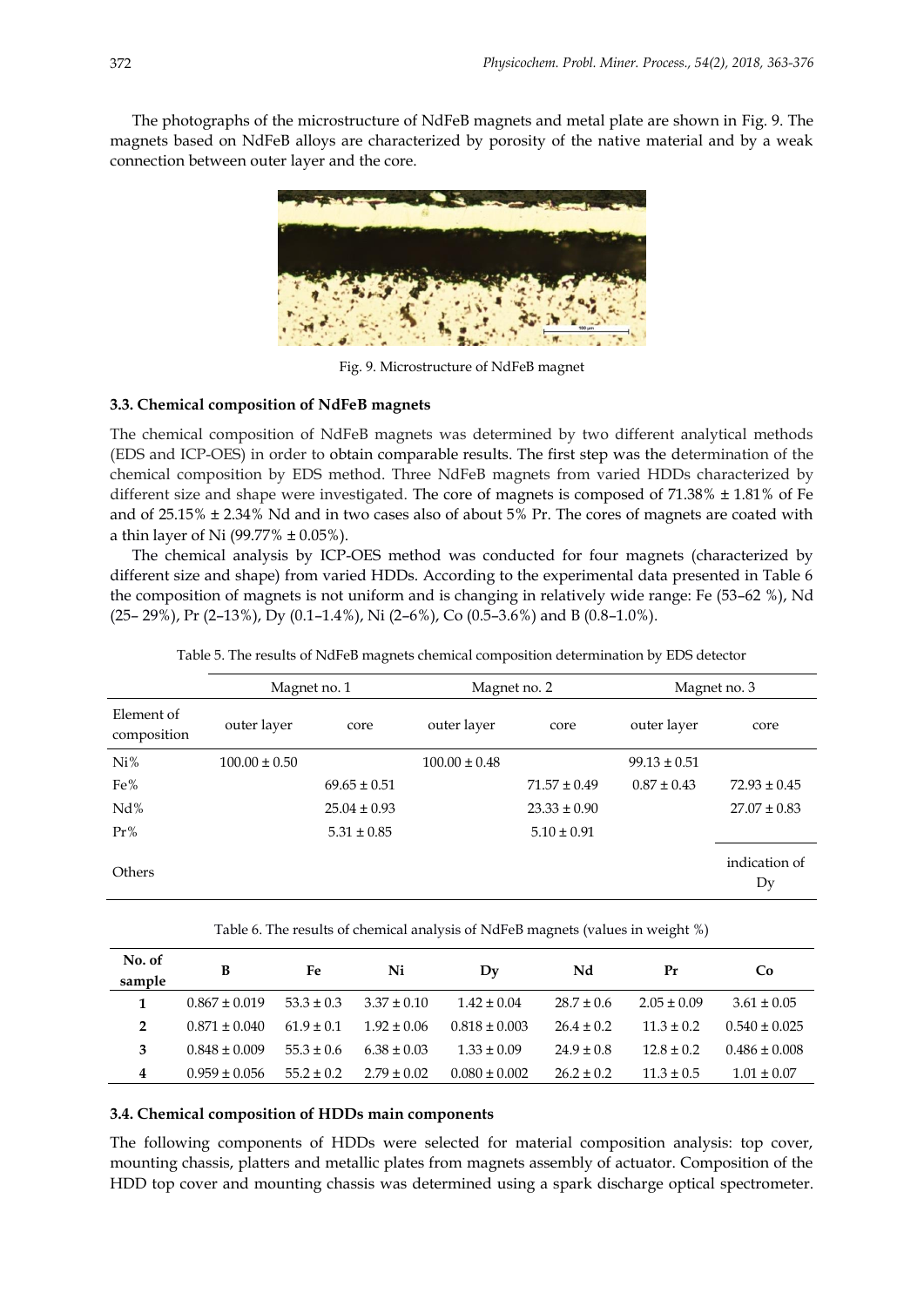Based on results presented in Figs. 10-11 the building material of the mounting chassis was identified as an Al-Si alloy. The top cover is made of steel with a high content of Cr. The presence of this element suggests that it is built of ferritic steel 1.4016 (according to standard PN-EN 10088). However, the excess of such an element as P is not compatible with the same standard.

The analysis of EDS spectra of the platter's core and outer layer allowed to determine the quantitative composition of the platter core and outer layer  $94.87\% \pm 0.42\%$  of Al,  $5.13\% \pm 0.38\%$  of Mg, 87.36% ± 0.55% of Ni and 12.64% ± 0.92% of P, respectively. This suggests that the platter's core is based on EN‐AC‐AlMg5 alloys (according to standard PN‐EN 1706:2001).

The metallic plates from magnet assembly actuator were investigated after separation from NdFeB magnets. In comparison to the magnets the chemical composition of metallic plate is completely different. The core is composed only of Fe and the outer layer contains Ni  $(87.75\% \pm 0.54\%)$ , Fe  $(1.76\%$  $\pm$  0.48%) and P (11.49%  $\pm$  1.03%).



Fig. 10. Chemical composition of the HDD mounting chassis



**Fig. 11.** Composition of the HDD top cover

### **4. Discussion**

Information about material characterization of hard disk drives (HDDs) is required for developing efficient HDDs recycling method. Several studies have focused on material characterization of HDDs components (Ueberschaar and Rotter, 2014; Habib et al., 2014, 2015). Ueberschaar and Rotter studied structure and composition of analysis of HDDs from Desktop PCs and Notebooks which were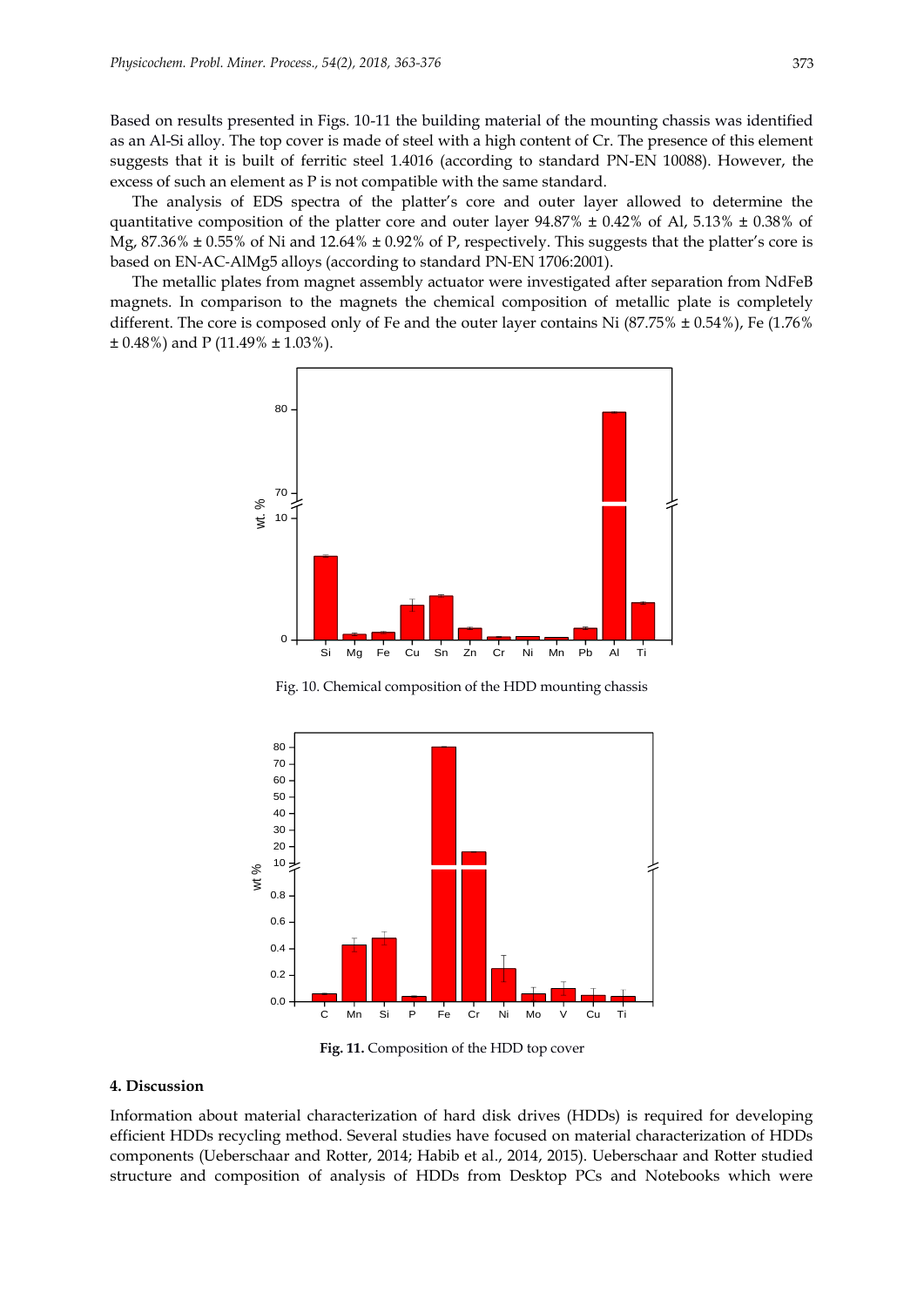disassembled in two German pretreatment recycling plants. For the determination of the product structure and material composition the researchers used the quantitative and semi-quantitive analytical methods: ICP-OES, ICP-MS and X-Ray fluorescence analysis (Ueberschaar and Rotter, 2014). Habib K. et al. performed the study on chemical composition analysis of HDDs components and material flow analysis of HDDs. Samples of HDDs (from Desktop PCs and from Notebooks) were collected randomly from waste electrical and electronic equipment (WEEE) treatment plant in Denmark. The chemical composition of particular components was analyzed using X-ray fluorescence (XRF) spectroscopy method (Habib et al., 2015).

The results obtained by Habib et al. (2015) demonstrated the complete loss of rare earths in the existing shredding-based waste electrical and electronic equipment (WEEE) treatment processes. Furthermore, dismantling and separate processing of NdFeB magnets from their end-use products can be more preferred option over shredding (Habib et al., 2015).

According to Uebershaar and Rotter (2014) HDDs are made mostly from non-ferrous materials 67%, in which the main element is aluminum 96-98%. Habib et al. (2015) confirmed that Al is the dominant constituent of both types of HDDs (50% weight of 3.5" HDDs and 40% of 2.5" HDDs). In this work, the results showed that the heaviest HDDs main components: top cover and mounting chassis, with the highest recycling potential, are made of steel and aluminum respectively. The majority of HDDs components showed also the existence of different alloy additions: C, Mg, Si, P, Ti, V, Cr, Mn, Fe, Ni, Cu, Zn, Sn and Pb which recovery potential should be studied also in future.

NdFeB magnets are a part of the HDDs actuators which show a share of  $48.6 \pm 21.9\%$  of an average 3.5" HDD and 12.6 ± 5.8% of an average 2.5" HDD. Demagnetization process following by heating above Curie temperature was required for separation of magnets from metallic plates and for analyzing the magnets chemical structure. The possibility of using the complete magnets assembly of actuator in REEs recovery process, without separation of magnets, should be examined.

The results showed that NdFeB magnets constitute 2.2  $\pm$  1.1% of 3.5" HDD and 3.2  $\pm$  1.2% of 2.5" HDD which is in good agreement with the literature data:  $3 \pm 1.5\%$  and  $2.2 \pm 1.0\%$  for 3.5 HDD and 5.8 ± 0.7%, 2.9 ± 0.5% for 2.5" HDD (Ueberschaar and Rotter, 2014; Habib et al., 2014). Determined chemical composition of NdFeB magnets consists of Fe, B, Co, Ni and rare earth elements: Nd, Pr and Dy. The weight percentage of different elements in the NdFeB magnets changes in the wide range and it does not depend of the size and shape of magnets and of HDDs producer. For this reason, we suggest that the universal recycling method should be developed for all NdFeB magnets regardless of magnets chemical composition.

Hard disk drives (HDDs) can be potential source of many valuable elements: rare earth elements (mostly neodymium), Fe, Al, Cr, Ni and Cu. However, dismantling and separate processing of HDDs components remains as technological and logistic challenge in the recycling process. The results obtained in this work and also the results from Ueberschaar and Habib (Ueberschaar and Rotter, 2014; Habib et al., 2014) proved that HDDs are characterized by complicated structure and thereby a difficult access to the NdFeB magnets. An efficient recycling process of the NdFeB magnets should be developed in the near future due to the growing demand of rare earth resources.

#### **5. Conclusions**

Hard disk drives (HDDs) components are made from various materials which are potential source of many valuable elements e.g. Al, Fe, Cu and rare earth elements (REEs). This study showed that HDDs from Desktop PCs and from Notebooks consist of the same components, which weight does not depend on the producer, year or country of production and disk capacity. The heaviest HDDs components are made of aluminum and steel and also showed the existence of different alloy additions: C, Mg, Si, P, Ti, Cr, Mn, Fe, Ni, Cu, Zn, Sn, Pb. NdFeB magnets, which are a part of HDDs actuators, are potential source of rare earth elements (mostly neodymium and in smaller amount praseodymium and dysprosium). The chemical composition of NdFeB magnets changes in the wide range and does not depend on the HDDs parameters. A universal recycling method for all NdFeB magnets from HDDs, regardless of the chemical composition, should be develop in the industrial scale in the near future.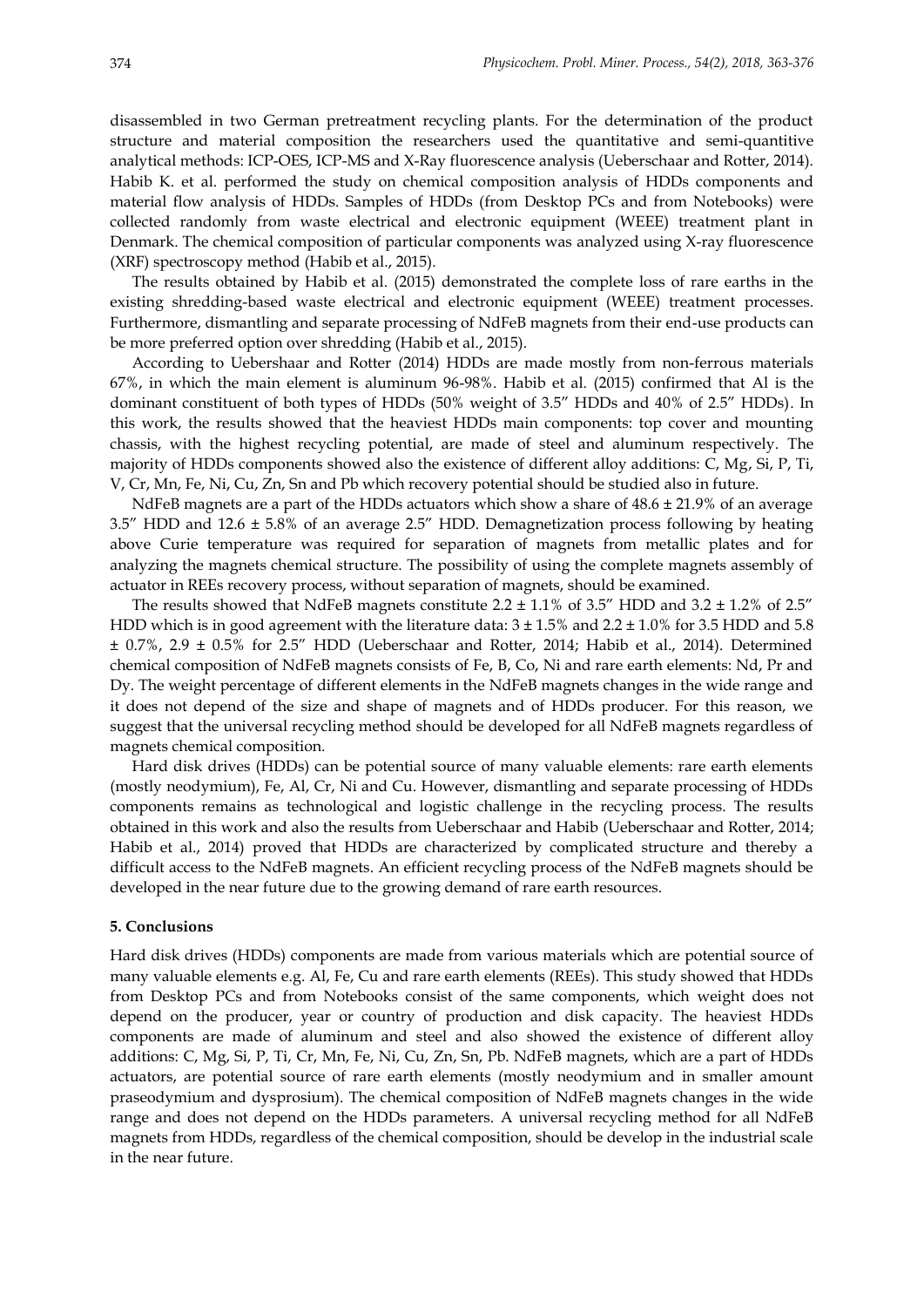#### **Acknowledgements**

This work was supported by Wroclaw Research Center EIT+ within the project 'The Application of Nanotechnology in Advanced Materials – NanoMat' (POIG 01.01.02-02-002/08). The work was also co-financed by statutory activity subsidy from the Polish Ministry of Science and Higher Education for the Faculty of Chemistry of Wroclaw University of Technology.

#### **References**

- BINNEAMANS, K., JONES, P. T., BLANPAIN, B., VAN GERVEN, T., YANG, Y., WALTON, A., BUCHERT, M., 2013. *Recycling of rare earths: a critical review*. J. Clean. Prod. 51, 1-22.
- BRISTØL, L. M. L., 2011. *Reduction and recycling of rare earth elements*. TMT 4500 Materials Technology, Specialization project, NTNU, Trondheim.
- CASTOR, S. B., HEDRICK, J. B., 2006. *Rare earth elements*. Industrial Minerals and Rocks, 769-792. http://www.fieldexexploration.com/images/property/1\_RareEarths\_FLX\_02.pdf.
- CHANCEREL, P., MARWEDE, M., NISSEN, N. F., LANG, K. D., 2015. *Estimating the quantities of critical metals embedded in ICT and consumer equipment*. Resour. Conserv. Recy. 98, 9-18.
- CHANCEREL, P., ROTTER, S., 2009. *Recycling-oriented characterization of small waste electrical and electronic equipment*. Waste Manage. 29, 2336-2352.
- CHAREWICZ, W., 1990. *Rare earths elements, sources, technologies, application* (in polish). WNT, Warszawa, 3:87- 93.
- DU, X. Y., GRAEDEL, T. E., 2011. *Global rare earth in-use stocks in NdFeB permanent magnets*. J. Ind. Ecol. 15(6), 836- 843.
- ELLIS, T. W., SCHMIDT, F. A., JONES, L. L., 1994. *Methods and opportunities in the recycling of rare earth based materials*. In: LIDDELL, K.C., BAUTISTA, R.G., ORTH, R.J., Symposium on Metals and Materials Waste Reduction, Recovery and Remediation, at 1994, The Minerals, Matals & Mateials Society, Warrendale Pensylwania, 199-206.
- European Commission, 2010. Critical raw materials for the EU, *Report of the Ad-hoc Working Group on defining critical raw materials*. http://www.euromines.org/files/what-we-do/sustainable-development-issues/2010 report-critical-raw-materials-eu.pdf.
- GOONAN, T. G, 2011. *Rare earth elements-end use and recyclability*. Scientific US Geological Survey, Reston, Scientific Investigations Report 2011-5094, 2-12, https://pubs.usgs.gov/sir/2011/5094/pdf/sir2011-5094.pdf.
- GREADEL, T. E., HARPER, E. M., NASSAR, N. T., RECK, B. K., 2013. *On the materials basis of modern society*. Proceeding of the National Academy of Science 112(20), 6295-6300.
- GUTFLEISCH, O., WILLARD, M. A., BRUCK, E., CHEN, C. H, SANKAR, S. G., LIU, J. P., 2011. *Magnetic materials and devices for the 21st centrury: stronger, lighter, and more energy efficient*. Adv. Mater. 23, 821-842.
- HABIB, K., PARAJULY, K., WENZEL H., 2015. *Tracking the end-of-life flow of resources in electronic waste - the case of computer hard disk drives*. Environ. Sci. Technol. 49(20), 12441-12449.
- HABIB, K., SCHIBYE, P. K., VESTBO, A. P., DALL, O., WENZEL, H., 2014. *Material flow analysis of NdFeB magnets for Denmark: A comprehensive waste flow sampling and analysis approach*. Environ. Sci. Technol. 48, 12229-12237.
- HARRIS, R. I., WILLIAM, A., WALTON, A., SPEIGHT, J., 2012. *Magnet recycling*. US Patent 2012/0137829, https://docs.google.com/viewer?url=patentimages.storage.googleapis.com/pdfs/US20120137829.pdf.
- HUMPHRIES, M., 2013. *Rare earth elements: The global supply chain*. Congressional Research Service Report for Congress, 7-5700, https://fas.org/sgp/crs/natsec/R41347.pdf.
- HURST, C., 2010. *China's rare earth elements industry: What can the west learn?* Institute for the Analysis of Global Security, http://www.iags.org/rareearth0310hurst.pdf.
- ITOH, M., MASUDA M., SUZUKI, S., MACHIDA, K. I., 2004. *Recycling of rare earth sintered magnets as isotropic bonded magnets by melt-spinning*. J. Alloys Compd. 374, 393-396.
- LEONOWICZ, M., WYSLOCKI, J.J., 2005. *Współczesne magnesy*. WNT, Warszawa.
- Oakdene Hollins Research & Consulting 2010*. Lanthanide Resources and Alternatives*. A report for Department for Transport and Department for Business, Innovation Skillis, http://www.techmetalsresearch.com/dowloads- /Lanthanide \_Resources\_and\_Alternatives.pdf.
- Öko-Institut E. V., 2011. *Study on rare earths and their recycling*. Darmstadt, https://www.oeko.de/oekodoc- /1112/2011-003-en.pdf.